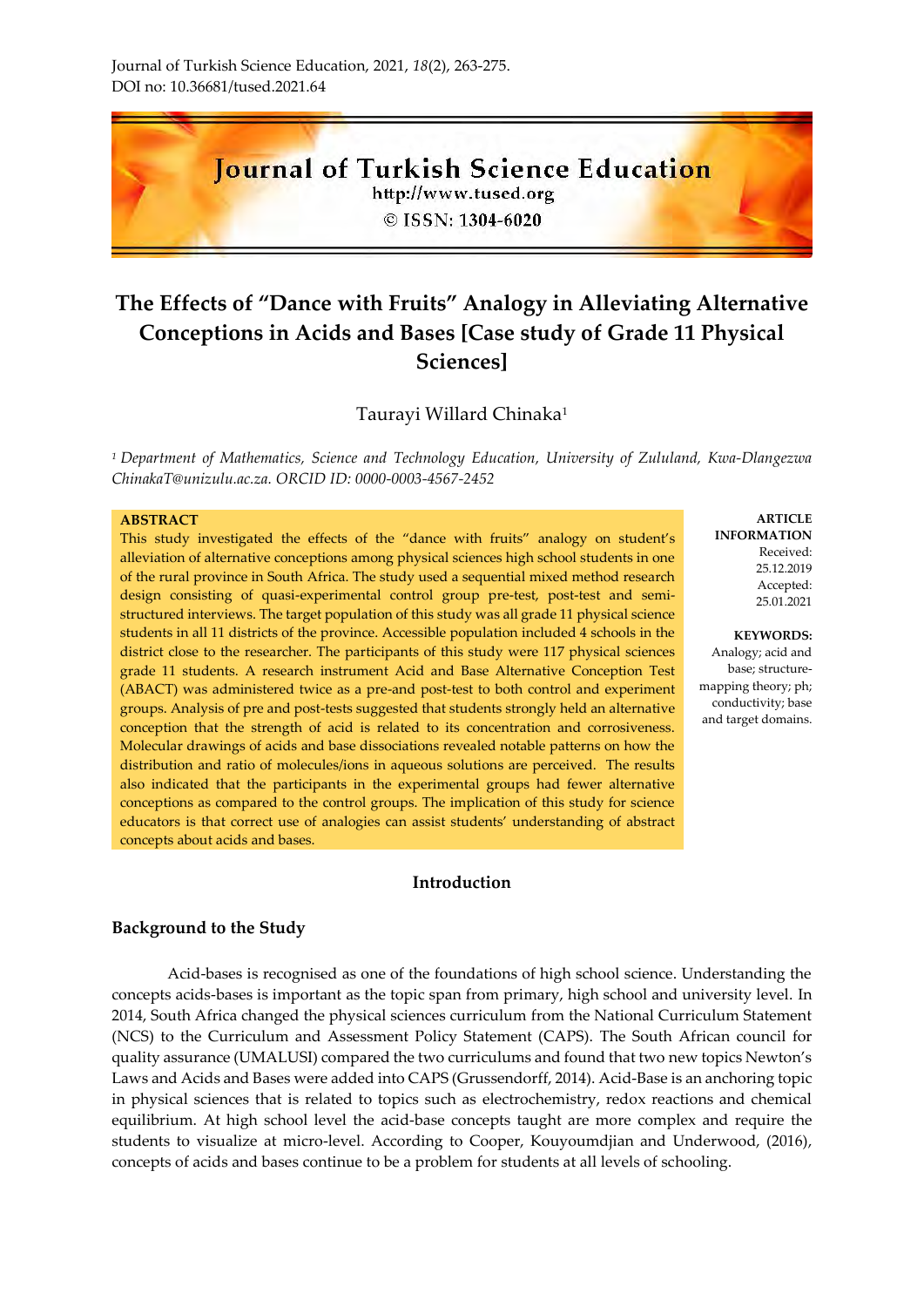The South African CAPS physical sciences chief examiner's report from 2014 to 2017 has also reported conceptual difficulties and alternative conceptions associated with acids and bases. Ionization and dissociation of acids and bases in aqueous has produced alternative conceptions with students failing to comprehend what happens when ions are produced. Common alternative conceptions reported are that acids dissolve and react with water during ionization or dissociation. Understanding the distribution of acid or base ions in aqueous solutions is important since it is related to key ideas such as strength of acids and bases, pH and pOH, acid-base titrations and electrical conductivity of acids and bases. Another common alternative conception that has been reported involves the incorrect use of the pH formula. Students use brackets ( ) instead of square brackets [ ] when using the pH formula and incorrectly use the formula  $pH = -log [HzSO<sub>4</sub>]$ . Units are assigned to  $pH$ , eg. mol.dm<sup>-3</sup>. Furthermore, students struggle with the concepts of a reactant in excess and relative strength of acidbase. Most students associate the strength of an acid due to its corrosiveness. Describing any specific observations relating to students' responses on acid-base the chief examiner has concluded that students do not know the theory of acids-bases well enough. The practical visualization of what happens with acid-base in aqueous solutions still lacks among high school students. South Africa attained democracy and freedom in 1994 but its past injustices continue to haunt it in the education system. Subreenduth (2003) a system of institutionalized racial segregation from 1941 to 1991(apartheid) perpetuated a system of poorly resourced rural schools and inadequately skilled teachers. The teacher modus operandi in most rural schools is chalk and talk. Traditional teacher centred instructional approach encourages rote memorization at the expense of deep conceptual understanding (Grove and Bretz, 2012). According to Bodner and Orgill (2003 p 15), "chemistry is full of abstract concepts that are not easy to understand unless they are related to something familiar from our everyday experiences". An analogy transfers a system of relationships from a familiar/base domain (dance with fruits analogy) to one that is less familiar/target domain (acid and bases). Analogy based instruction helps students to visualize abstract acid-base concepts and overcome alternative conceptions (Venville, 2010). The chemistry conceptual understanding learning model suggested by Johnstone (2008), claims that matter is represented at three levels namely: macroscopic, microscopic (particles/molecules) and symbolic (chemistry language and mathematical models). Though students live in the macroscopic world the acid-base concepts require them to be versatile in both microscopic and symbolic levels. Thus, analogies bridge the gap among acid-base abstract concepts and familiar domains through a process called mapping. Matching or mapping involves finding correspondence between two domains. Sarantopoulos & Tsaparlis (2016), reported that analogies help to improve students' curiosity in science by actively engaging them in exploratory activities. There are few studies that have documented the use of analogies in teaching acid-base concepts and identified and characterized alternative conceptions. An in-depth understanding of the acids-bases concepts requires the active participation of the students (Bretz and McClary, 2014). It is clear therefore that robust and innovative ways are required to address student deficiencies in acids-bases. The main objective of this study is to investigate the effects of dance with fruits analogy on students' alleviation of alternative conception on acid-base concepts. Furthermore, the present study sought to identify and characterize alternative conceptions using confidence measures. The study was guided by the following research questions:

1.What are the prevalent alternative conceptions grade 11 physical sciences students have on acids-bases?

2.To what extent if any does the use of analogy based instruction dance with fruits analogy alleviate alternative conceptions on grade 11 physical science students?

#### **Theoretical Frameworks**

The anchoring features of this research are: mapping between familiar and unfamiliar domains, identifying and alleviating alternative conceptions and working within a social group. Anchoring features fits well into dynamic skill theory, structure mapping theory and Johnstone Triangle. Dynamic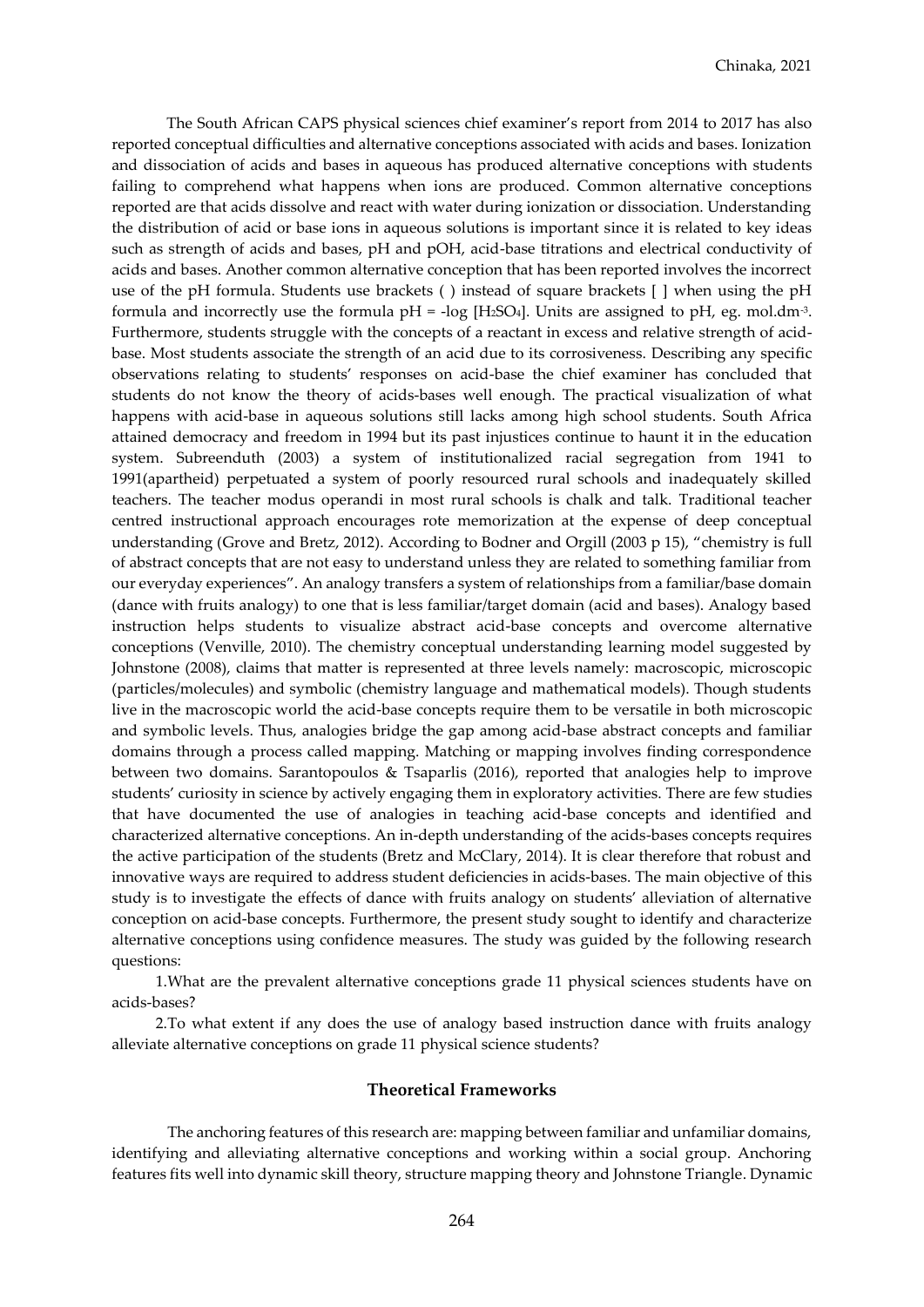skill theory (DST) is an extension of social constructivism which claims that skills do not develop in a vacuum and are influenced by social factors (Fischer 2008). Skills develop in three levels of increasing complexity, differentiation and integration being influenced by self, other and environment (Mascolo & Fischer, 2010). DST also claims that cognition develops through levels and tiers. At the age 14 -18 year students operate in the abstract tier. In the abstract tier there are three abstractions namely: single, mappings and systems. Mappings play an important role in analogy based instruction. At the heart of analogy-based instruction lies mapping similarities and differences between the familiar and unfamiliar domains. The structure-mapping theory was developed by Gentner (1983,1993,2004), who suggested that an analogy is a mapping of relations from the base to the target domain. In other words, a familiar situation is used to understand an unfamiliar situation. Gentner's structure mapping theory is explained well in mathematical terms. A is like a B defines a mapping from B to A. A and B represents the base and target domains respectively. Base domain is the familiar one (dance with fruits analogy) and serves as the knowledge source. The target domain is the abstract which is acid-base. Structuremapping theory is characterised by the mapping of relations between objects from the base/familiar domain to target/abstract domain. The structure-mapping theory was used in this study because it allows one to make differences between the analogy and literal similarity statements. Instructing with analogies was described by Hayashi (2018), as learning new things using comparisons with other familiar phenomena or concepts. The complexity of chemistry concepts was explained by Johnstone (1991, 2008). Chemistry requires a student to operate within three levels of thought, macroscopic, microscopic and symbolic. Macroscopic or descriptive category includes all that people can see, smell and feel with their sensory organs. The sub-microscopic are the atoms, molecules and ions that are dynamic in ionization of acid-base. Representational includes the symbols, equations and mathematical formulae. Johnstone (2009) stated that a trained chemist can operate at the three levels with ease. However, students can struggle to operate at three levels simultaneously and end up having alternative conceptions. In concurrence, Chen (2008) argued that the instruction of chemistry should be limited to only two operating levels at the same time the macroscopic level being the starting point. For this study, the activities of the dance with fruits analogy were carefully planned to avoid the operation of three levels simultaneously.

# **Review of Acids-Bases Literature**

The prevalence of acid-base alternative conceptions among grade 9 students in Singapore was investigated by Hoe and Subraniam (2015), using cognitive confidence measures. A four-tier diagnostic test was used to collect data among 113 participants. Thirty alternative conceptions were uncovered on acid-base strength, pH, pOH and sub-microscopic views of dissociation. Ayas (2013) used Predict, Observe and Explain (POE) activities and interviews to investigate Turkish high school students' understanding of acids-bases. It was reported that most students had alternative conceptions about pH and pOH and had a poor understanding about the strength of acids and bases. Students thought that concentration of acids was directly linked to its strengths. In a similar study, Artdej, Ratanaroutai, Coll and Thongpanchang (2010) investigated common Acs among grade 11 in Thailand. A two-tier multiple choice test was used to collect data. Strong acids do not dissociate in water due to strong hydrogen bonds and all bases are ionic compounds were the most prevalent Acs.

In a study involving grade 12 students in Greece, Demerouti, Kousathana, and Tsaparlis (2004) used multiple-choice and open-ended questions to investigate common Acs on acid-base. The results of their study showed that students had alternative conceptions on: acid-base ionization, acid-base theories, pH and Ka values. Cros, (2006), investigated 400 high school students understanding of states of matter and acid-base concepts. It was reported that students had conceptual difficulties on energy changes during neutralization of acid-base reactions. Furthermore, students had difficulties in visualizing the dissociation of strong and weak acid-base.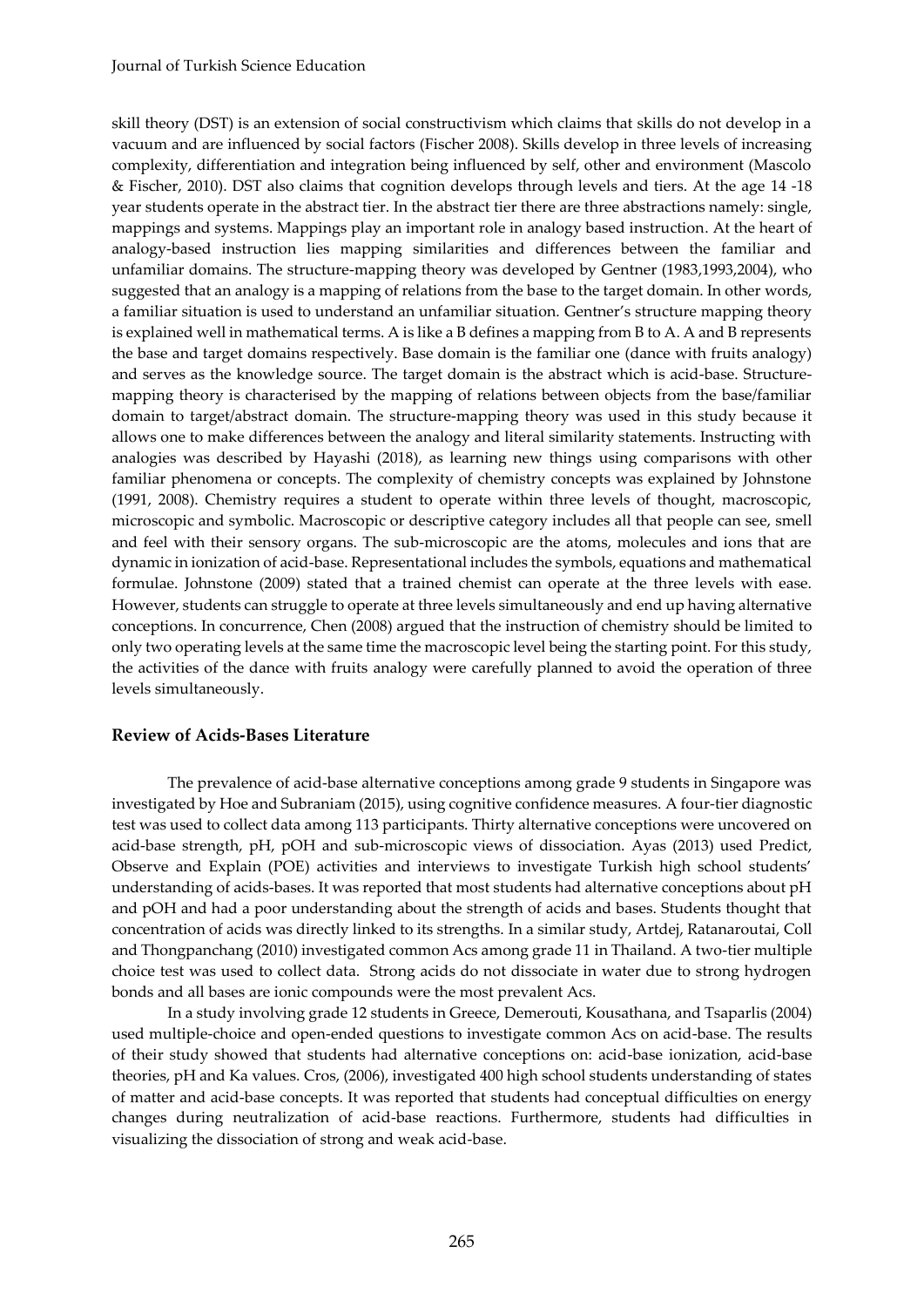Hand and Treagust (2010) investigated prevalent alternative conceptions among 60 high school students. The intervention on experimental groups was based on the conceptual change theory versus the traditional teacher centred instructional approach on control groups. The results showed that students taught by using the conceptual change theory approach performed better than those taught by using traditional approach. Thus changing instructional strategies really affect performance. Sheppard (2006) reported that out of 16 American grade 11 students who took part in his study only four students were able to provide the correct formula for  $pH$ . The rest of the students ( $n = 12$ ) thought that pH was a linear scale. Most of the students failed to explain the difference between pH 3 and 5. The literature explored has shown that high school students starting from grade 9 to 12 have similar Acs and students struggle with the microscopic view of acid-base dissociation.

#### **Methods**

#### **Research Design**

The study employed a mixed-methods sequential explanatory research design. The sequential explanatory design uses both quantitative and qualitative approaches (Creswell, 2015). The quantitative method is dominant over qualitative (Quan-qual). In this study a quasi- experimental, nonrandomized Pre-and-Post-test control group and semi-structured interviews were used in a sequential design. The rationale for this approach is that the quantitative data analysis provides a general understanding of the research problem. The qualitative data and their analysis refine and explain those statistical results by exploring participants' views in more depth (Gay & Mills, 2016). Kumar (2014) suggests that the overarching goal of a quasi-experimental research lies in attempting to find the effectiveness of a treatment or intervention. Does a treatment or intervention of using (Dance with fruits) analogy based instruction have an impact on students' performance on acids-base?

#### **Participants**

The participants involved in this study were 117 Grade-11 students (age range 16-18 years) who were studying physical sciences. Convenience sampling was used to select four schools readily accessible to the researcher. Four schools  $(A = 30, B = 34 C = 26, D = 27)$  were randomly assigned to two experimental and control groups. Intervention for group A and C was the dance-with-Fruits analogy while B and C was traditional teacher centered approach.

#### **Instrumentation**

A diagnostic questionnaire Acid-Base Alternative Conception Test (ABACT) was administered as both a pre-test, post-test to both experimental and control groups. The first stage of the instrument development involved defining the content boundaries of acid-base. The South Africa's high school National Curriculum Statement (NCS) for physical sciences (Acid-Base) was used to define the content scope of the study, encompassing: acid-base theories (Questions 1-5), strength of acids-bases, pH and pOH (questions 6-11) and electrical conductivity (Questions 12-15). Identification of alternative conceptions by reviewing literature was the second stage that was used to select distractors in the instrument. Accordingly, distractors in the multiple-choice questions were based on alternative conceptions related to acid-base (Ozmen, Demirciogˇlu, Burhan, Naseriazar, Demirciogˇlu. and Test, (2012); Artdej, Ratanaroutai, Coll and Thongpanchang (2010); Hoe and Subraniam (2015); Huang, (2004). The ABACT was a three tier (multiple choices, reasoning and confidence level). The reasoning tier sought to elicit students' justification of the multiple choice tier. One of the questions of the ABACT and the interview schedule are shown below: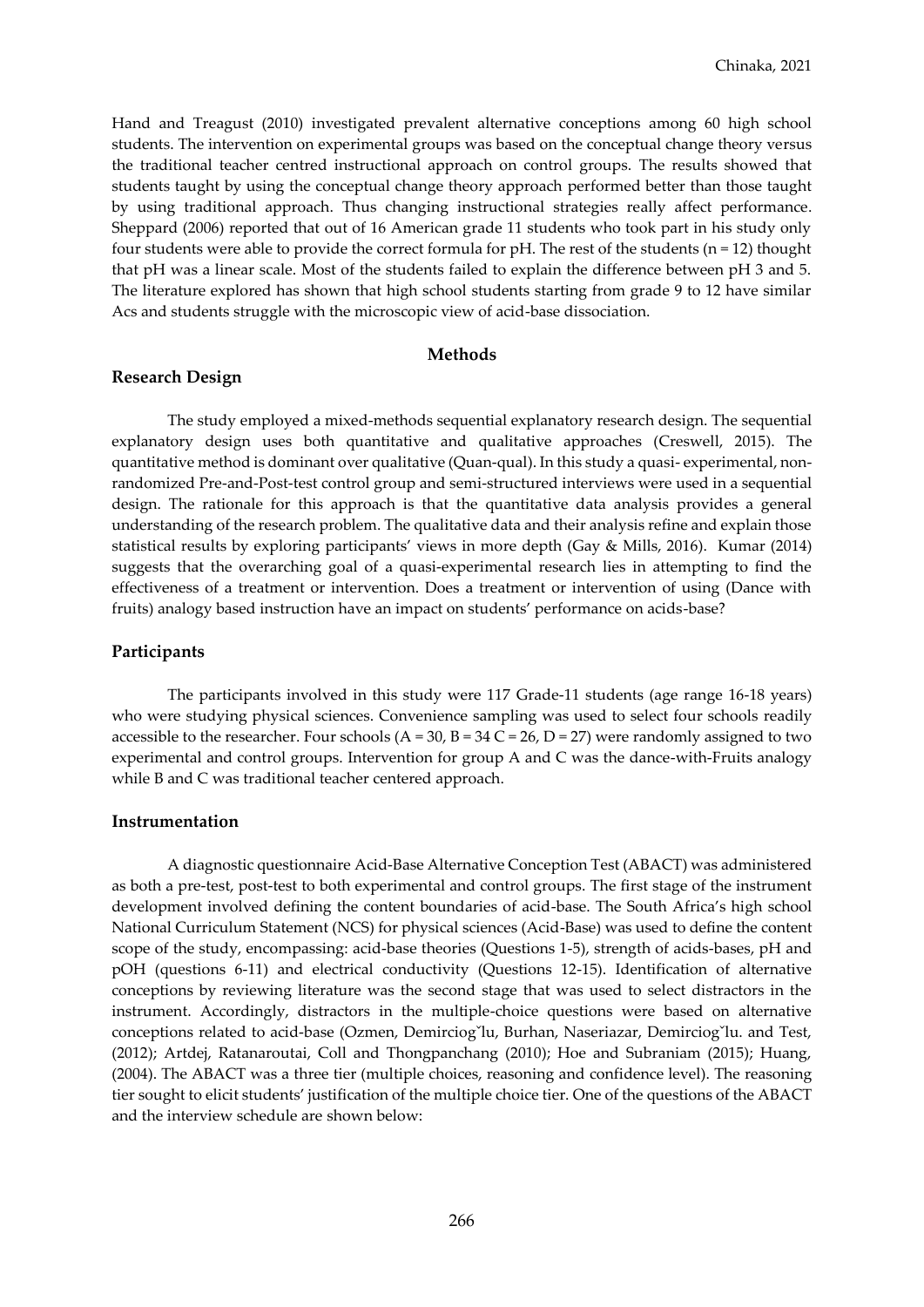# 1.12 Consider the following solutions of hydrochloric acid: **SOLUTION A SOLUTION B**

0.1 mol.dm-3 hydrochloric acid 1.0 mol.dm-3 hydrochloric acid

Which ONE of the following statements about the solutions is CORRECT?

- A. A is a weaker acid than B and more dilute.
- B. A is more dilute than B but a stronger acid.
- C. A is a weaker acid than B but more concentrated.
- D. A is less concentrated than B and both A and B are strong acids.

| Confidence |      |                        |                         |      |                       |
|------------|------|------------------------|-------------------------|------|-----------------------|
| Rating     | Just | Verv                   | Unconfident   Confident | Verv | <b>Absolutely</b>     |
|            |      | Guessing   Unconfident |                         |      | Confident   Confident |

Question 2

|                              | Identify and explain which of the following are strong and weak acids [0.1M HCL, 0.6M HCL, |
|------------------------------|--------------------------------------------------------------------------------------------|
| 0.9M CH <sub>3</sub> CHOOH]. |                                                                                            |

Two chemistry lecturers and three high school educators checked the content validity of the instrument. The ABACT was piloted with the sample of 52 grade 11 students outside the sample space. Reliability of the test was calculated using Cronbach alpha coefficient of 0.74. The fifteen questions instrument difficult indices ranged from 0.38 to 0.68. A semi-structured interview (Gay & Mills, 2016) data collection instrument was used to gain insight into how the use analogy based instruction alleviates acid-base alternative conceptions. Reliability and validity of interview data have always been a problem in research. Creswell (2009: 153) claimed that interview reliability is elusive. Interviews have poor reliability because they are prone to many types of bias, particularly when the researcher makes comparisons between data sets (Millward, 2001). To maintain the validity and reliability of the interview process, the researcher avoided asking leading questions. A pleasant environment was created by assuring the students that the results will be used for research purposes only.

# **Data Collection**

Quantitative data was collected followed by the qualitative data to provide insight about students' acid-bases alternative conceptions. The experimental group was instructed using analogy based instruction dance with fruits analogy and the control group traditional teacher centered instructional method. Post-test mean scores were compared to the pre-test mean score after a two-week intervention. Six students were purposively selected to ensure gender balance for interviews. Interviewees were drawn two from each of the following performance score bands namely: high, medium and low. The fruit and dance activity based analogy suggested for this study was designed by the author. Five tall girls joined hands with five short boys. A girl represented Cl and boy represented H. The joining of hands and with two oranges represented a polar covalent bond between HCl and the shared electrons respectively. The dancing around of all learners represented the constant motion of the HCl atoms in solution. Breaking up of the bonds resulting in each student standing on her/his own represented dissociation (complete) strong acids-bases. Partial dissociation would occur when two boys and girls break up and the other three remain joining hands. Extent of dissociation was used to explain the strength of the acid/base. During dissociation the two fruits will be taken by the girls and when a potential difference is applied they migrate to the anode and boys to the cathode. To avoid the mechanical breakdown of the analogy teachers led students in mapping the similarities and differences between the abstract and familiar domains.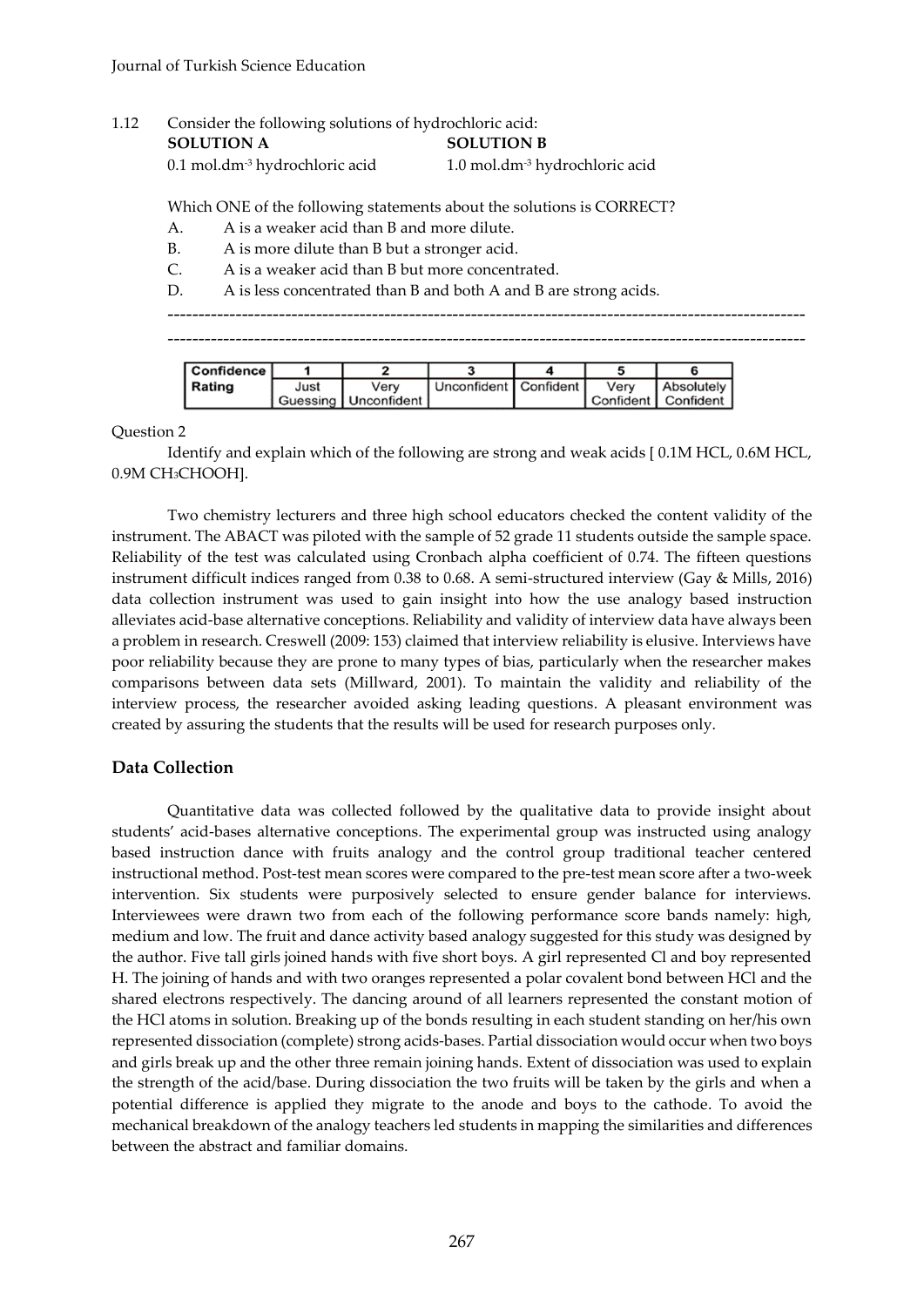| n<br>п. |  |
|---------|--|
|---------|--|

| Familiar     | Unfamiliar concepts           |
|--------------|-------------------------------|
| Girl & Boy   | Cl and H                      |
| Joined hands | Polar covalent bond           |
| Fruits       | Electrons                     |
| Dancing      | Movement of atoms in solution |

*Mappings Between Familiar and Unfamiliar Concepts*

The control groups were taught using a traditional teacher method, five hours per week, for two weeks. Lessons were presented using the chalk and talk. During lessons, the important concepts of acids-bases were explained and important points were noted on the whiteboard. Participants were recommended two textbooks for further reading. Revisions were held as scheduled, once per week, for an hour. In the lessons, the students solved questions in workbooks and they were allowed to finish homework at home.

# **Method of Data Analysis**

The data collected from students' pre-and post-tests was analyzed using SPSS. The data collected through semi-structured interviews was analyzed qualitatively using idiographic and nomothetic method (Kumar, 2014) Figure 1. The interviews were tape recorded and transcribed.

# **Figure 1**

*Analysis of Interview Responses*



# **Findings and Discussion**

# **Identification and Characterizing the Significance of Prevalent Alternative Conceptions**

The first step in analyzing the data was to identify the overall prevalent Acs among all the four groups. Subraim and Yan (2017) suggested that prevalent Acs should be focused on those responses chosen by 10% of the participants. The overall frequency per group of the prevalent Acs are presented in Figure 2 below. From the responses of the pre-test seven misconceptions were identified. The most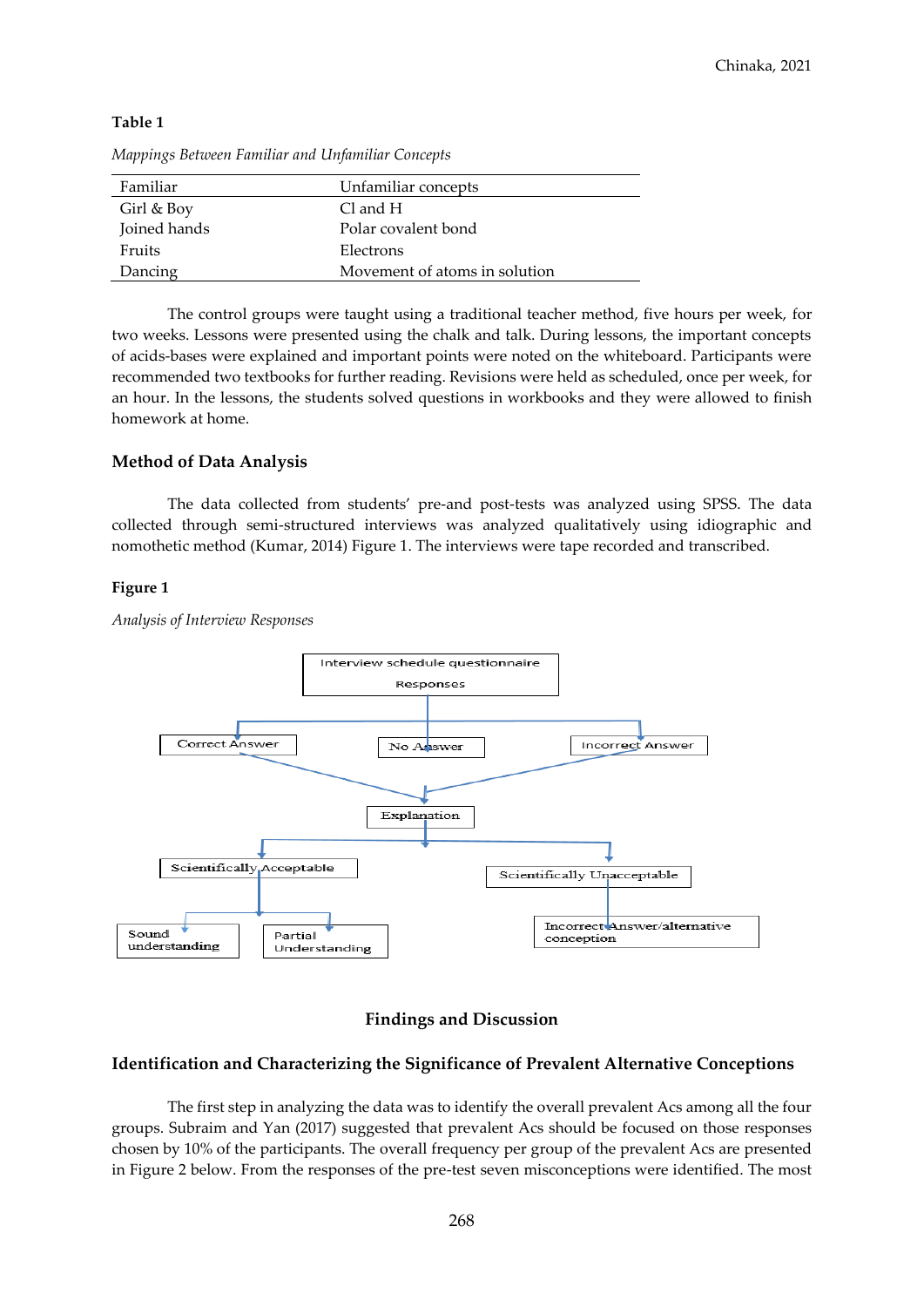prevalent were Ac2 (Strength of an acid or base is determined by its concentration), Ac3 (Concentration determines the strength more than Ka values) and Ac6 (Mixing corrosiveness with pH). The full list of the Acs together with confidence measures is presented in Table 2.

# **Figure 2**



*Pre-Test Prevalent Alternative Conceptions*

The significance of the identified alternative conceptions was calculated using the confidence ratings associated with the specific alternative conception (SAC). Caleon & Subramaniam (2010) suggested that confidence expressed on alternative conception (CAC) by the student can be used to measure the strength of the alternative conception prevalent among students. CAC values enable the researcher to shed light on the conceptual difficulties, errors and genuine alternative conceptions. CAC is calculated by adding the average confidence ratings of the answer and response tiers and then divide by the total number of students who chose the same answer and response tier. Confidence ratings were used to calculate CAC values which were then grouped into three categories, based on the classification proposed by Caleon & Subramaniam (2010), Yan & Subranaim (2017) as follows:

- Spurious ACs: CAC < 3.5 (expressed due to lack of knowledge or guessing, low confidence)
- Moderate  $ACs$  4.0 <  $CAC \geq 3.5$  (expressed with medium level of confidence)
- Strong ACs: CAC  $\geq$  4.0 (due to lack of understanding or wrong reasoning accompanied by high level of confidence)

The ACs of all the groups in the pre-test were combined and presented in the Table 2 below. From Table 2 strong Acs with a CAC greater than or equal four were three. Ac5 and Ac6 had CAC ≤ 3.5 implying a lack of knowledge or guessing.

# **Table 2**

*Confidence Measures of Prevalent Acs on Acids-Bases*

|                                     | <b>Alternative Conceptions</b>                                                 | CAC. |  |  |  |
|-------------------------------------|--------------------------------------------------------------------------------|------|--|--|--|
|                                     | Acid and Base Theories                                                         |      |  |  |  |
|                                     | Dissociation or Ionization of acids and bases                                  |      |  |  |  |
| Ac1                                 | Concentration is directly proportional to the dissociation of an acid or base. | 4.6  |  |  |  |
| Ac2                                 | Strength of an acid or base is determined by its concentration.                | 4.1  |  |  |  |
| PH and Strengths of Acids and Bases |                                                                                |      |  |  |  |
| Ac3                                 | Concentration determines the strength more than Ka values                      | 3.9  |  |  |  |
| Ac4                                 | Strong acids do not contain OH-                                                | 4.6  |  |  |  |
| Ac <sub>5</sub>                     | Mixing pH and concentration                                                    | 3.2  |  |  |  |
| Ac6                                 | Mixing corrosiveness with PH                                                   | 2.9  |  |  |  |
| Ac7                                 | Acids conduct electricity more than bases                                      | 3.3  |  |  |  |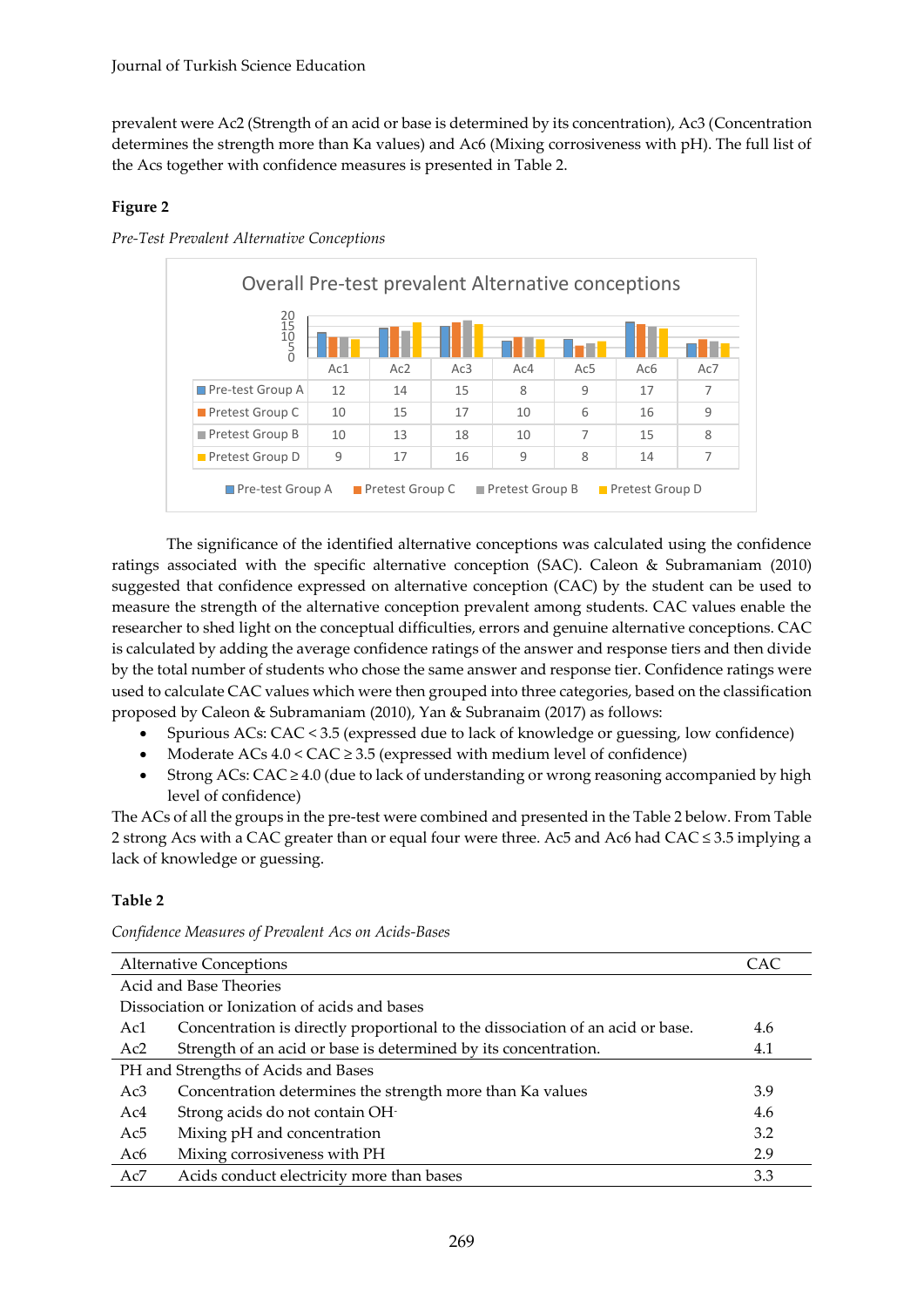#### **Acid and Base Theories**

The dissociation of acids was tied to the concentration of the acid. Question 1 required the students to identify 0.1 HCl as a strong or weak acid. Most students realized that it was a strong acid but the justification showed an alternative conception. Since the concentration was low about 40% of the students thought there will be complete ionization but low concentration of  $[H_3O^*]$ . The justification in the pre-test showed that students used concentration to determine the extent of ionization. Question 1.13 required the students to determine whether an acid was strong or weak given both concentrations of the solution and [H3O<sup>+</sup> ]. Students responses revealed that the alternative conception of using concentration of [H3O<sup>+</sup> ] to determine whether the acid is weak or strong. Since the concentration of [H3O<sup>+</sup> ] was low the students thought it was a weak acid with low ionization. These findings support previous research studies done by (Yalçin & Bayrakçeken, 2010). From Table 2 the responses of the students showed that the Ac1 and Ac2 students were highly confident with their answers (CAC = 4.6) and they are strong alternative conceptions (SAc).

#### **PH and Strengths of Acids and Bases**

Pre-test responses showed that 42% of the students associated PH and strength of the acids to its corrosiveness. Battery acid which most students encounter in their daily lives was deemed as the strongest acid. Linking the corrosiveness of battery acid to pH is in agreement in the DST an extension of social constructivism which claims that skills do not develop in a vacuum but are influenced the environment. Lack of knowledge about the dissociation of acids and bases led students to justify their answers as guessing. The Ac on PH and strength could not be justified as a strong Ac but lack of conceptual understanding (CAC = 3.5). Strength of bases remained a challenge to students as they failed to relate to real life examples. The ACs reported here were similar to those identified by (O¨zmen, 2009 & Artdej, 2010). Strong acids were deemed to have [H<sup>+</sup> ] ions only by 38% of the respondents. The Ac might have come from the incorrect use of the Arrhenius acid base theory. Physical sciences textbooks define an acid as a compound that produces hydrogen ions (H<sup>+</sup> ) in an aqueous solution. Bases produces hydroxide ions (OH- ) ions in aqueous solutions.

#### **Electrical Conductivity**

About 30% of the participants thought that acids conduct electricity more than bases. Most of the responses were left blank indicating that the participants had conceptual difficulties with the movement of ions migrating to the electrodes when a potential difference is applied. The CAC values was 3.3 indicating lack of knowledge in both groups.

#### **The Effectiveness of the Dance-With-Fruits Analogy in Ameliorating Students' Acs**

Descriptive and inferential statistics were used to illustrate the distribution and extent of students' alternative conceptions, before and after the two respective interventions. The dance with fruits analogy alleviated some of the Acs and improved conceptual understanding of acids and bases. Three Acs namely, Ac1, Ac2 and Ac7 were greatly reduced in the experimental groups as compared to the control groups in the post-test as shown in Figure 3 below. In the post-test Ac1 dropped from 12 and 10 to 3 and 4 respectively for the experimental groups, while in the control groups there was slight difference of 2 and 1. The decline in the experimental groups of Ac1 can be attributed to the visualisation and conceptual understanding of dissociation of acids-bases using the dance with fruits analogy. Complete dissociation was also linked to high Ka values and strength of acids-bases which is independent of the concentration. On the other hand, low Ka has low dissociation which is characteristic of weak acids-bases. The other Ac **7** on electrical conductivity was greatly reduced in the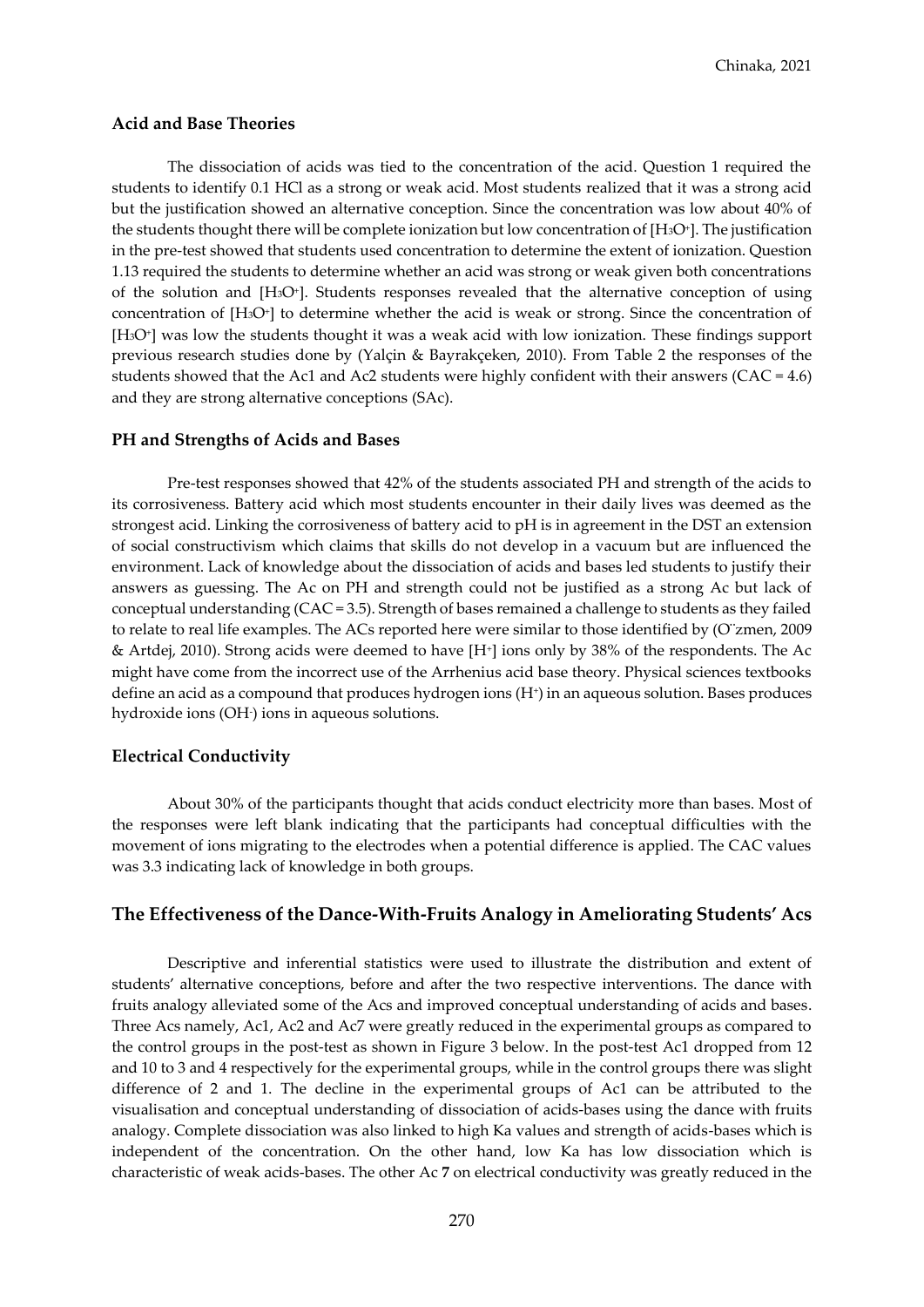experimental groups from frequency of 16 to 7. The use of fruits to indicate electrons during dissociation and movement of ions when a potential difference has been applied might have helped to improve the conceptual understanding of electrical conductivity of acids-bases.

#### **Figure 3**



*Post-Test Alternative Conceptions*

Mappings from the familiar to unfamiliar domain might have improved the conceptual understanding of acid–base. The students in the experimental groups according to the DST where in the range of 14 -18 years which enabled them to operate in the abstract tier. The abstract tier involves mappings which were crucial in alleviating alternative conceptions in acid-base. The structure mapping theory claims that for an analogy to be effective students must use familiar representations to understand the target domain. The dance with fruits analogy used familiar objects to relate to abstract acid-base concepts. However, Ac3 and Ac6 remained the almost the same in both pre-test and post-test. The alleviation of alternative conceptions requires time and manipulation of complex abstract mappings Mascolo (2015). The alleviation of some of the Acs is similar to those reported by (Geban and Bayır, 2000; Pabuccu and Geban ,2006) involving conceptual change instructional strategies in alleviating alternative conceptions in chemical reactions and chemical bonding, respectively. Some Acs were greatly reduced while others remained the same.

To fully understand the alleviation of the Acs of the students the mean scores (Table 3) of the groups were recorded. Gay and Mills (2016) claimed that as ANCOVA increases, so does the strength of a quasi-experimental design. It takes into account the lack of randomisation by adjusting initial differences between groups. This study used non-equivalent intact groups. ANCOVA is powerful and versatile in situations where basic ANOVA assumptions, particularly randomisation, are violated (Campbell & Stanley, 2015). The one-way ANCOVA is used to determine whether there are any significant differences between two or more independent (unrelated) groups on a dependent variable. Table 4 show the findings of the one way ANCOVA, in which the post-test mean scores were the dependent variable, and the pre-test scores which were a covariate to correct for any differences in the control or comparison and experimental groups. The table shows a statistically significant result (*F=* 0.57345;  $p < 0.0001$ ). The value of p showed that there was a very small probability of this result occurring by chance, under the null hypothesis of no difference between pre-and post-test scores. Based on the results of the ANCOVA, the null hypothesis was rejected in favour of the alternative hypothesis, since p < 0.05. This is an indication that the dance with fruits analogy intervention was more effective, resulting in higher post-test scores, in comparison to the traditional-based groups.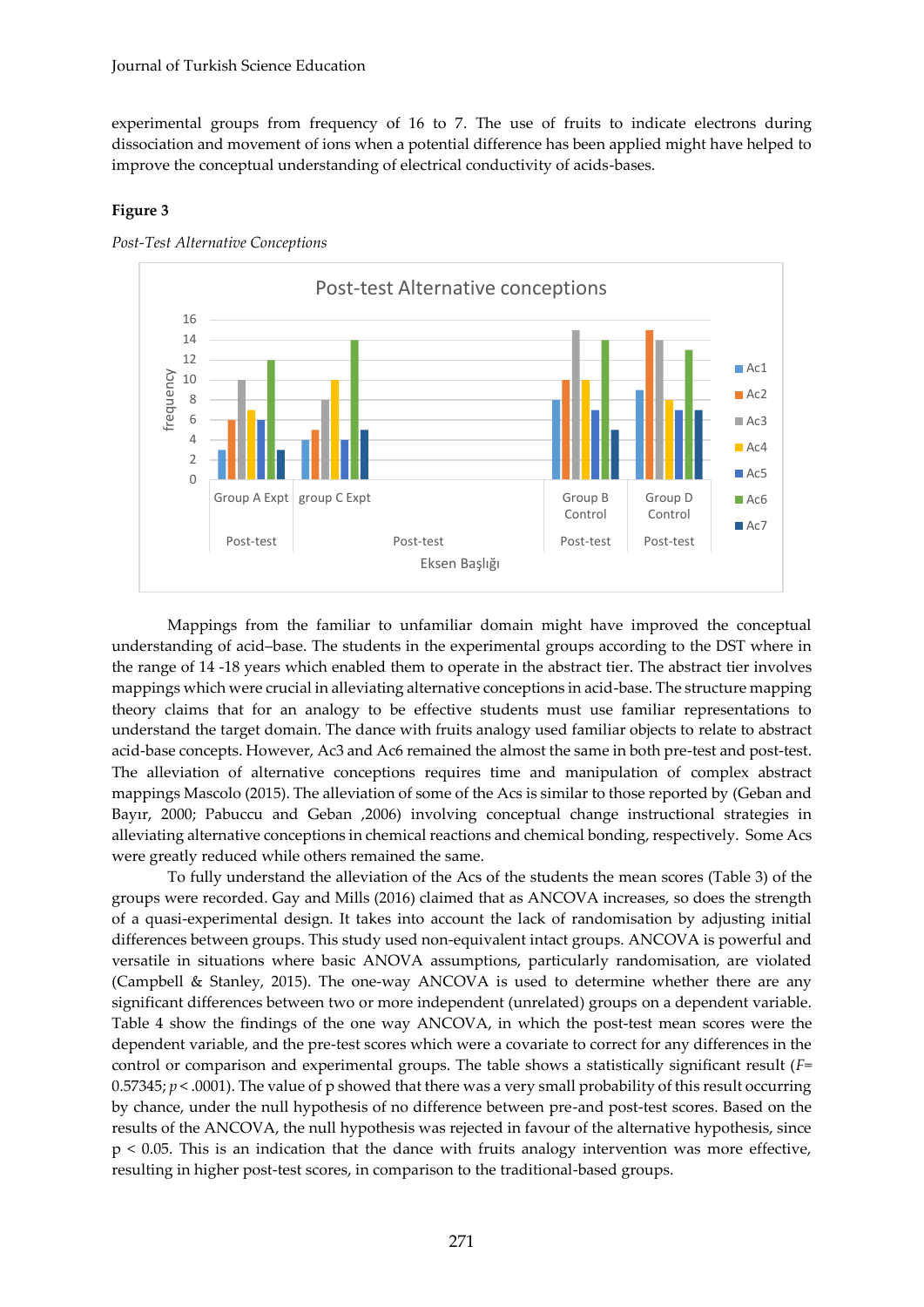# **Table 4**

*One Way ANCOVA Analysis of the Pre-and-Post-Tests Mean Scores of Experimental and Control Groups*

| Source of variation | Sum of squares | Df  | Mean squares | Ratio-F | Value-P |
|---------------------|----------------|-----|--------------|---------|---------|
| Between groups      | 486.987        |     | 3947.731     | 0.57345 | .0001   |
| Within groups       | 7251.507       | 114 | 7895 46      |         |         |

# **Table 5**

*Pre-and–Post-Tests Mean Scores*

| Groups  | Pre-test | Post-test | No of students |
|---------|----------|-----------|----------------|
| Group A | 58.6     | 66.3      | 30             |
| Group C | 56.2     | 68.8      | 26             |
| Group B | 55.3     | 60.1      | 34             |
| Group D | 57.2     | 62.5      | דר             |

# **Qualitative Data on the Students' Alternative Conceptions**

Interviews were done to complement the results obtained using the quasi experiment pre-testpost-test design. Interviews were conducted using purposive sampling of students in the lower, middle and upper groups of performance. Six students were interviewed at each school taking into conscience gender balance three boys and girls. Pre-tests responses of the control groups were compared to posttest responses after instruction and the students were selected for interviews. The results of semistructured interviews are presented in Figure 4. For students in the experimental group, their responses were mainly in the scientifically acceptable category (Sound Understanding SU and Partial Understanding PU). Alternative conceptions (ACs) from the interview responses were 5 in the experimental group as compared to 12 from the control group. The ACs were similar to the ones reported from the quantitative data analysis. Thus, it may be concluded, as it was from quantitative data, that the use of the dance and fruits analogy ameliorated ACs in acid-base.

#### **Figure 4**

*Analysis of Interview Responses*

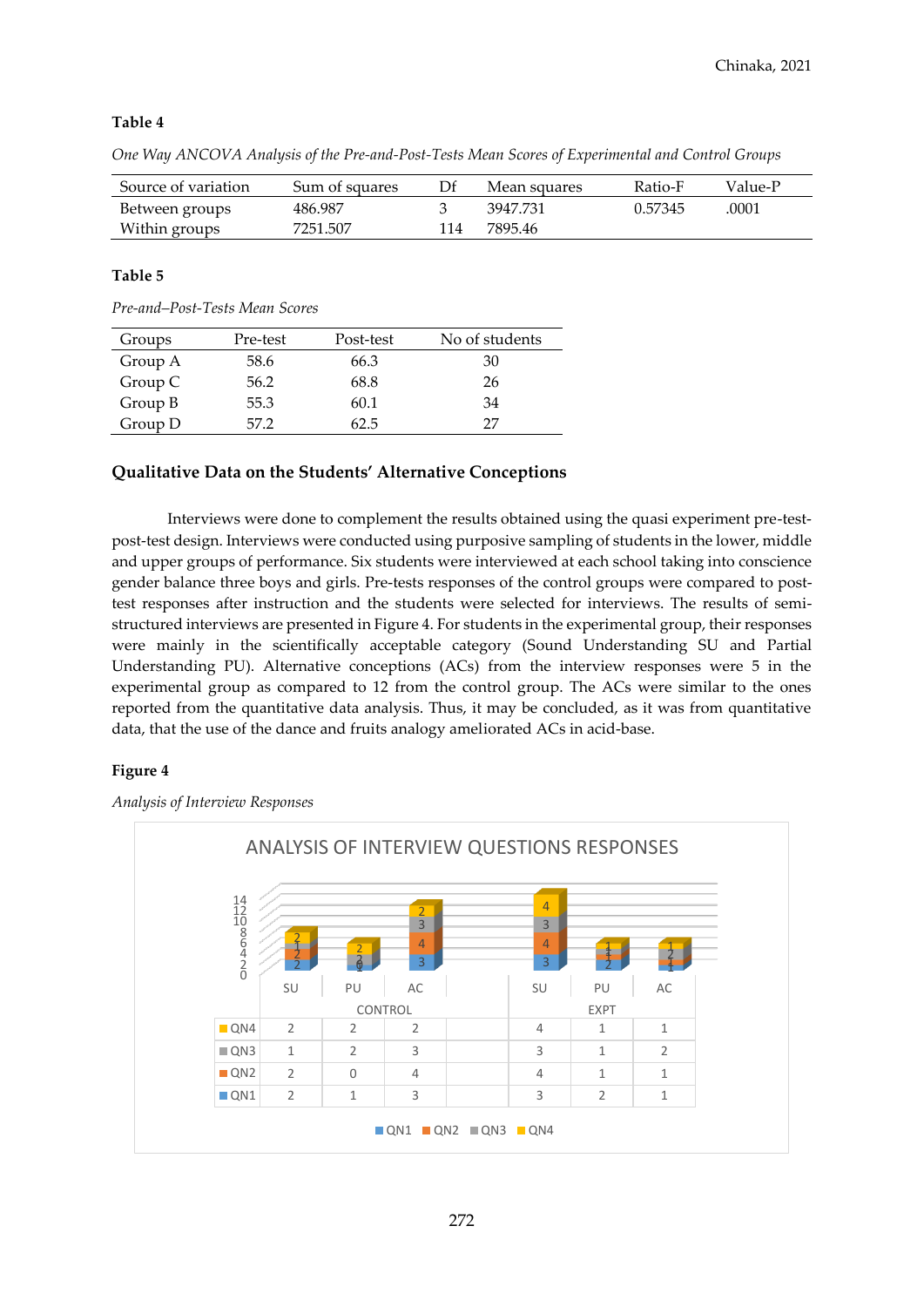# **Excerpts from Interviews**

Researcher (R): In your responses in both pre-test and post-test you have maintained that 0.1 M HCL is a dilute strong acid with incomplete dissociation.

SC<sup>b</sup> (student in control group B): HCl is a strong acid and 0.1 M shows it's not concentrated. Since its' 0.1M it undergoes complete dissociation yes but very little [H3O<sup>+</sup> ] are produced cause its' already dilute. (R): If it was 1M how would you compare its dissociation?

# SCb: *It dissociates more*.

The excerpt above shows the student continued to hold to his initial conceptions about concentration even after instruction. A student in the similar group but in the experimental group was interviewed.

Researcher: The responses in the pre-test and post-test with regards to question 1 changed. What made you to change the response?

SE<sup>a</sup> (student in experiment group): I had some vague idea about acids and bases. To me the car battery acid was the strongest because of what it does to clothes. I had no basis whatever about the strength of acids and bases and how they dissociate. The analogy made me to understand and think in other terms.

Re: What difference if any was made by the use of analogy dance with fruits

SEa: I learnt that dissociation of acids and bases is the key to understanding PH, strength (Ka and Kb) and conductivity. Impartial and complete dissociation play a crucial role in conceptually understanding the concepts. Honestly I never knew where-the positive and negative signs came from. The above response shows how the analogy managed to enhance conceptual understanding of acids and bases.

(R): Coming to your response in the pre-test you had 0.1M HCL being a dilute strong with impartial dissociation.

SEa: I now know that dissociation of a strong acid is independent of its concentration. The interview excerpts show that students in the experimental group conceptual understanding of acids-bases concepts improved after intervention with the dance with fruits analogy.

# **Conclusion**

This study summarised the effects of the dance-with-fruits analogy in alleviating alternative conceptions in acid-base. A total of 7 ACs were identified using the 15-item Three-tier Multiple Choice test (3TMC). Prevalent ACs found in this study were on PH and strength of acids-bases and acid-base theories. Lack of knowledge and guessing characterised ACs on the electrical conductivity of acid-base. Students associated corrosiveness with the strength and pH of acid and bases. The study has shown that the conceptual understanding and visualization of the dissociation of acids-bases using the dance with fruits analogy improves alleviation of alternative conceptions. ACs (AC1, AC2, AC5 and AC7) were greatly reduced in the experimental group because the analogy unlocked and greatly improved the visualization and conceptual understanding of the dissociation of acid-base. A quote from one of the students who was interviewed sums it all "*I learnt that dissociation of acids and bases is the key to understanding PH, strength (Ka and Kb) and conductivity"*. Electrical conductivity of the acid-base can be extended to redox reactions. The findings confirm that intervention using analogies (Çalık and Ayas, 2005; Çalik, et al., 2010) is a powerful instructional method that alleviates ACs. The dissociation of acidbase is difficult to grasp, as there are no analogues from everyday life that can be used to illustrate the dissociation at molecular level. Comprehending this invisible and non-intuitive dissociation requires concrete representation for students to conceptually understand the concept. The use of the dance with fruits analogy might have caused a shift in students' mental models about the dissociation of acid-base. The findings of this study have shown that abstract concepts must be related to analogies to improve students understanding. Analysis of pre-test responses shows that both groups had difficulties in articulating the anchoring concept in acid-base dissociation. One of the students in the control group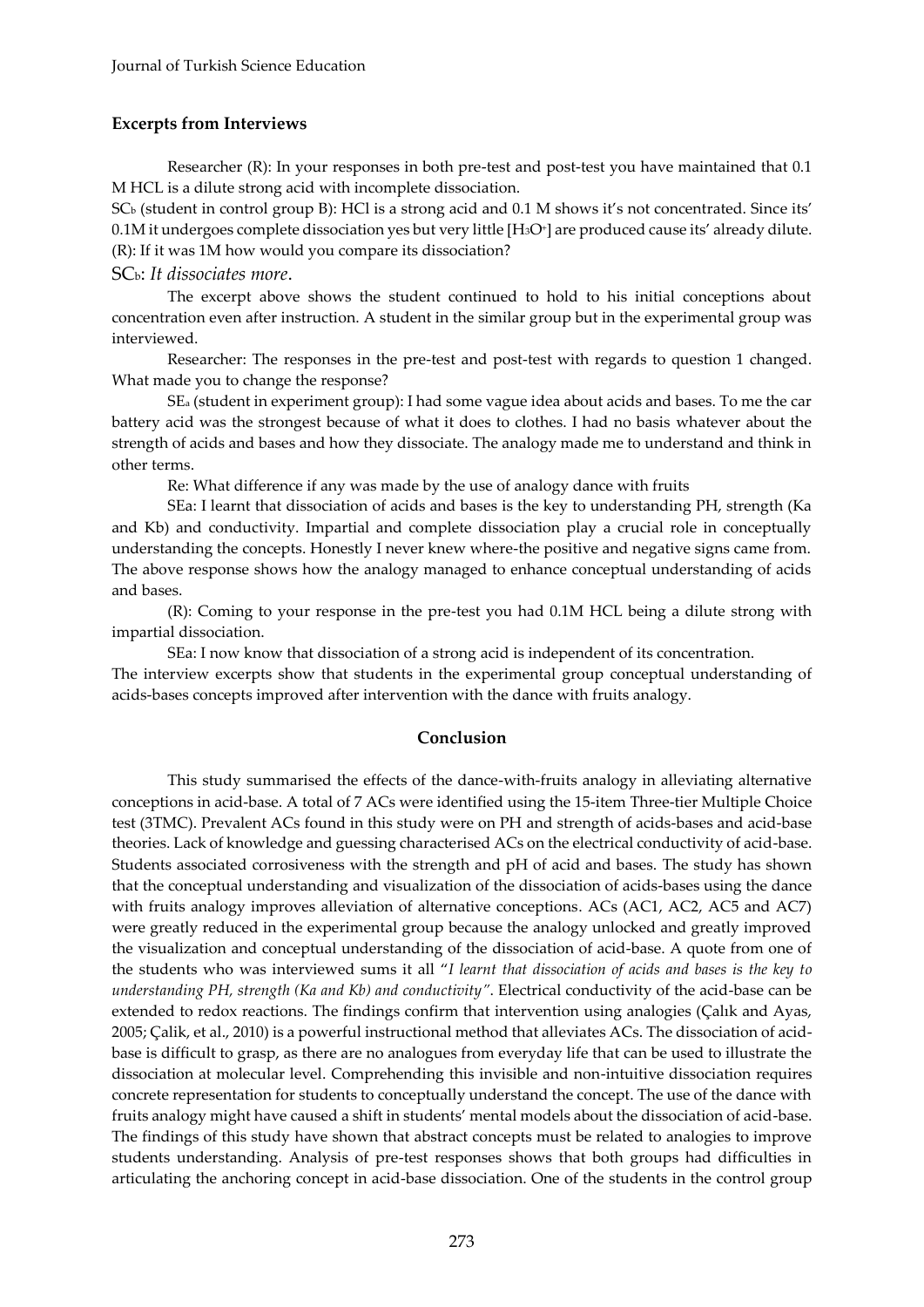had this to say "*I now know that dissociation of a strong acid is independent of its concentration"* indicating a shift from the previously held ideas. Despite, the reduction of ACs some of the persisted. According to the DST first year students are in the abstract systems stage where they link abstract mappings to form related abstract ideas. In order for students to conceptual understand acid-base concepts multiple abstractions must be meshed to form a system of abstractions. The complex abstract mappings are influenced by maturation of an individual from 9-25 years. The ability to form complex mappings fully develops above 25 years. As Mascolo (2010) contends as people matures their thinking become increasingly abstract, complex and integrated. Thus, the persistence of alternative conceptions might be that students are still building complex schemata required for abstract system thought. This study has shown that the use of the dance with fruits analogy provided students with concrete familiar domains mappings that were used to create new knowledge on existing structures. It is recommended that teachers should use well documented analogies to enhance the understanding of abstract topics such as acids and bases.

#### **References**

- Artdej R., Ratanaroutai T., Coll R. K. & Thongpanchang T. (2010). Thai Grade 11 students' alternative conceptions for acid–base chemistry. *Res. Sci. & Tech. Educ*., *28*(2), 167–183.
- Bradley J. D. & Mosimege M. D. (1998), Misconceptions in acids and bases: a comparative study of student teachers with different chemistry backgrounds. *South African Journal of Chemistry, 51*(2), 137–145.
- Bretz S. L. & McClary L. (2014). Students' understandings of acid strength: how meaningful is reliability when measuring alternative conceptions? *J. Chem. Educ.*, *92*(2), 212–219.
- Caleon I. & Subramaniam R. (2010a). Development and application of a three-tier diagnostic test to assess secondary students' understanding of waves. *Int. J. Sci. Educ.*, *32*(1), 939–961.
- Cakmakci G. (2010), Identifying alternative conceptions of chemical kinetics among secondary school and undergraduate students in Turkey. *J. Chem. Educ*., *87*(4), 449–455.
- Cakmakci G., Leach J. & Donnelly J, (2006) Students' ideas about reaction rate and its relationship with concentration or pressure. *Int. J. Sci. Educ*., *28*(15), 1795–1815.
- Çalık M. & Ayas A. (2005), An analogy activity for incorporating students' conceptions of types of solutions. *Asia-Pacific Forum on Science Learning and Teaching*, *6*(2), Article 6, 1–13.
- Çalik M., Ayas A. & Coll R. K. (2009a), Investigating the effectiveness of an analogy activity in improving students'conceptual change for solution chemistry concepts. *Int.J. Sci. Math*., 7, 651– 676.
- Creswell, J. (2015). *Educational Research: Planning, Conducting, and Evaluating Quantitative and Qualitative Research*. Pearson.
- Creswell, J. W., & Plano Clark, V. L. (2011). *Designing and conducting mixed-methods research* (2nd ed.). Sage Publications, Inc.
- Cooper M. M., Kouyoumdjian H. & Underwood S. M. (2016). Investigating students' reasoning about acid-base reactions*. J. Chem. Educ.*, *93*(10), 1703–1712.
- Drechsler, M. & Van Driel, J. (2007). Experienced Teachers' Pedagogical Content Knowledge of Teaching Acid–base Chemistry. *Research in Science Education*, *38*, 611-631. 10.1007/s11165-007- 9066-5.
- Demerouti M., Kousathana M. & Tsaparlis G. (2004). Acid–base equilibria, part I. upper secondary students' misconceptions and difficulties. *Chemical Educator*, 9, 122–131.
- Department of basic education (2014-2014). *NCS diagnostic report physical sciences 2014-2017*. Government Press.
- Fischer, K. W. (2008). Dynamic cycles of cognitive and brain development: Measuring growth in mind, brain, and education. In A. M. Battro, K. W. Fischer & P. Léna (Eds.), *The educated brain* (pp. 127-150). Cambridge University Press.